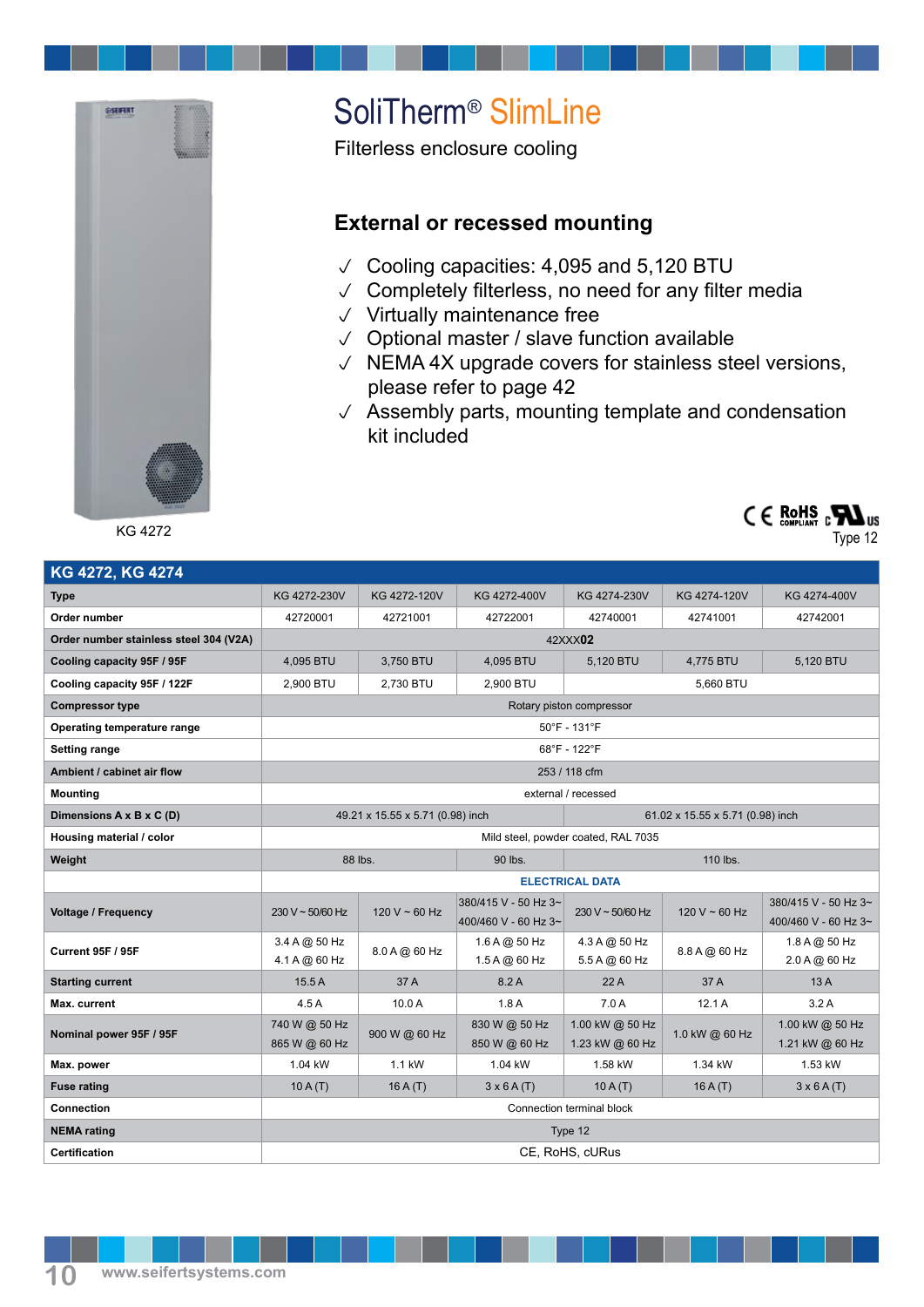⊌ SEIEERT thermal innovations





For mounting templates please refer to page 19, 20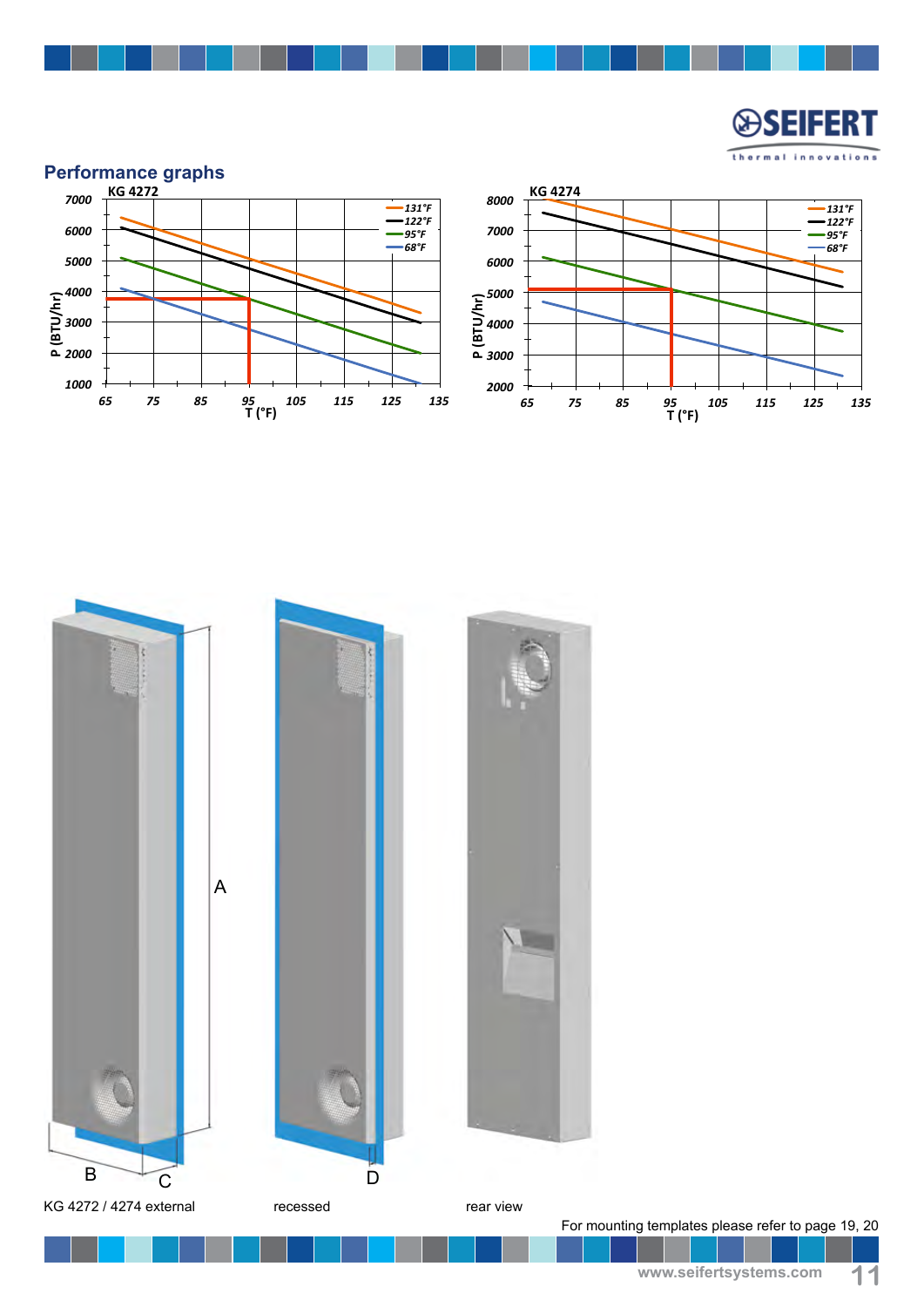